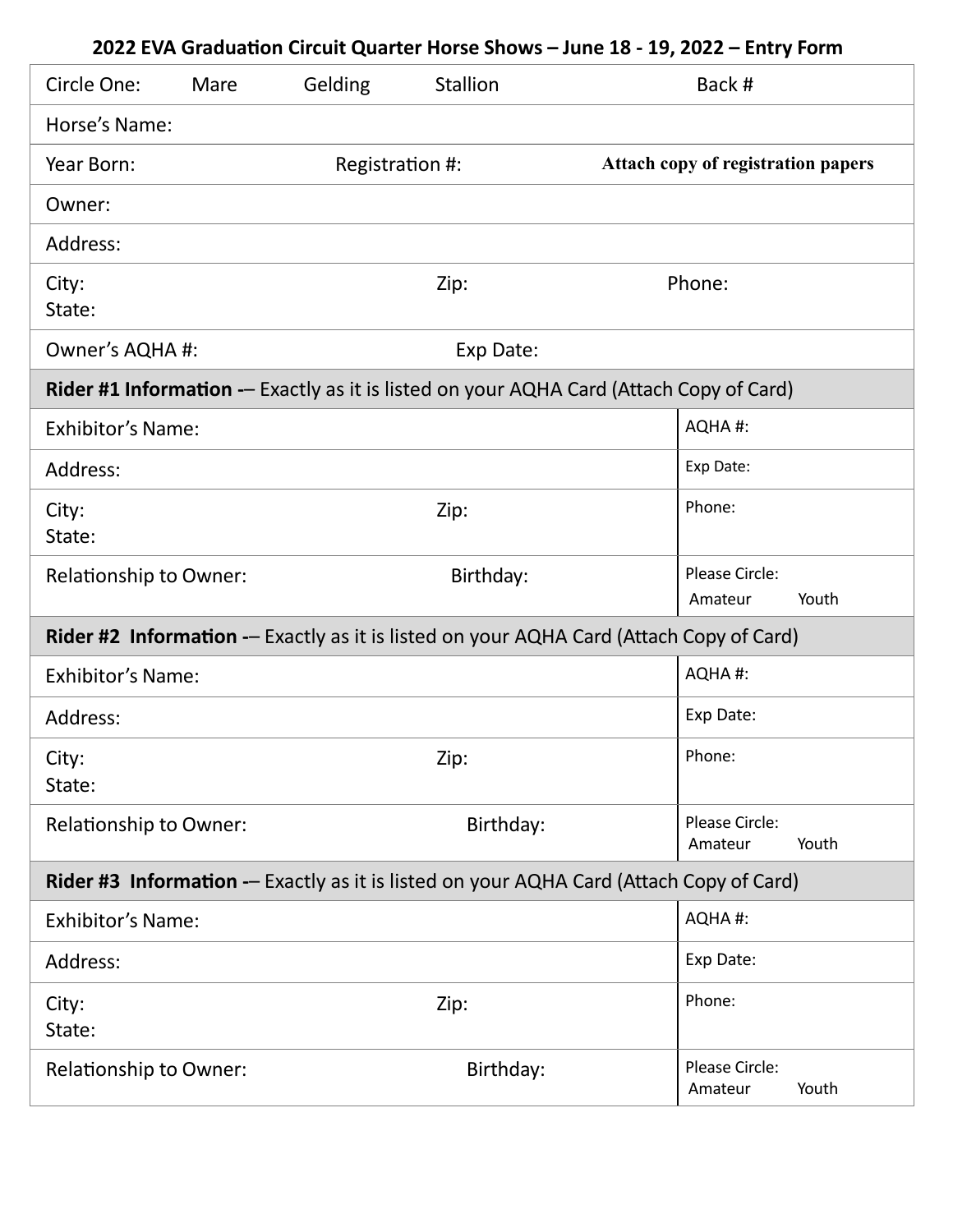| <b>Rider</b><br># | <b>Class</b>                         | <b>Rider</b><br># | <b>Class</b>                          |
|-------------------|--------------------------------------|-------------------|---------------------------------------|
|                   | 1.All Breed Trail Warmup             |                   | 2. Small Fry W/T Trail                |
|                   | 3.AQHA L1 Youth Trail W/T            |                   | 4.AQHA L1 Amateur Trail W/T           |
|                   | 5.AQHA L1 Green Trail                |                   | 6.AQHA Rookie Youth Trail             |
|                   | 7.AQHA Rookie Amateur Trail          |                   | 8.AQHA L1 Youth Trail                 |
|                   | 9.AQHA L1 Amateur Trail              |                   | 10.AQHA Junior Trail                  |
|                   | 11.AQHA Youth Trail                  |                   | 12.AQHA Amateur Trail                 |
|                   | 13.AQHA Select Amateur Trail         |                   | 14.AQHA Senior Trail                  |
|                   | 15.All Breed Ranch Trail             |                   | 16.AQHA Ranch Trail                   |
|                   | 17.AQHA Amateur Ranch Trail          |                   | 18.AQHA Youth Ranch Trail             |
|                   | 19.AQHA VRH Open Ranch Trail         |                   | 20. AQHA VRH Amateur Ranch Trail      |
|                   | 21.AQHA VRH Youth Ranch Trail        |                   | 22. Leadline Equitation 6 & Under     |
|                   | 23. Western Pleasure Warm Up         |                   | 24.Small Fry Western Pleasure         |
|                   | 25.AQHA L1 Youth West. Pleasure W/T  |                   | 26.AQHA L1 Amt West. Pleasure W/T     |
|                   | 27.AQHA L1 Green Western Pleasure    |                   | 28.AQHA Rookie Youth West. Pleasure   |
|                   | 29.AQHA Rookie Amt West. Pleasure    |                   | 30.AQHA L1 Youth West. Pleasure       |
|                   | 31.AQHA L1 Amt West. Pleasure        |                   | 32.AQHA Junior Western Pleasure       |
|                   | 33.AQHA Youth Western Pleasure       |                   | 34.AQHA Amateur Western Pleasure      |
|                   | 35.AQHA Select Amat Western Pleasure |                   | 36.AQHA Senior Western Pleasure       |
|                   | 37.EWD Western Pleasure              |                   | 38. Open Ranch Pleasure               |
|                   | 39. Amateur Ranch Pleasure           |                   | 40.Youth Ranch Pleasure               |
|                   | 41.Small Fry Horsemanship            |                   | 42.AQHA L1 Youth Horsemanship W/T     |
|                   | 43.AQHA L1 Amt Horsemanship W/T      |                   | 44.AQHA Rookie Youth Horsemanship     |
|                   | 45.AQHA Rookie Amt Horsemanship      |                   | 46.AQHA L1 Youth Horsemanship         |
|                   | 47.AQHA L1 Amt Horsemanship          |                   | 48.AQHA Youth 18 & Under Horsemanship |
|                   | 49.AQHA Amateur Horsemanship         |                   | 50.AQHA Select Amateur Horsemanship   |
|                   | 51. Western Riding Warm UP           |                   | 52.AQHA L1 Green Western Riding       |
|                   | 53.AQHA Junior Western Riding        |                   | 54.AQHA L1 Amateur Western Riding     |
|                   | 55.AQHA L1 Youth Western Riding      |                   | 56.AQHA Amateur Western Riding        |
|                   | 57.AQHA Youth Western Riding         |                   | 58.AQHA Senior Western Riding         |
|                   | 59.All Breed Ranch Riding            |                   | 60.AQHA L1 Green Ranch Riding         |
|                   | 61.AQHA L1 Amateur Ranch Riding      |                   | 62.AQHA L1 Youth Ranch Riding         |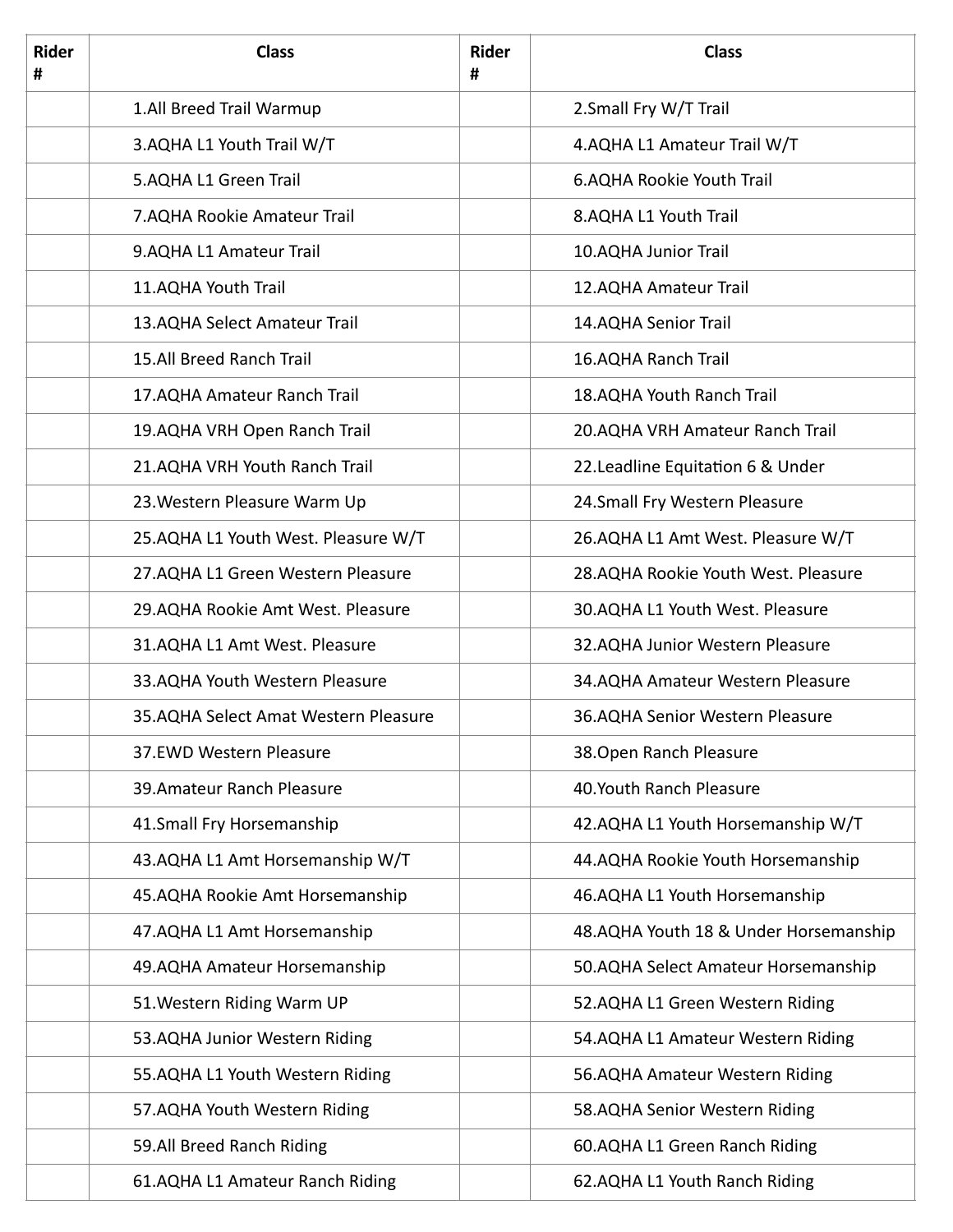| <b>Rider</b><br># | <b>Class</b>                          | <b>Rider</b><br># | <b>Class</b>                            |
|-------------------|---------------------------------------|-------------------|-----------------------------------------|
|                   | 63.AQHA Amateur Ranch Riding          |                   | 64.AQHA Select Amateur Ranch Riding     |
|                   | 65.AQHA Youth Ranch Riding            |                   | 66.AQHA Junior Ranch Riding             |
|                   | 67.AQHA Senior Ranch Riding           |                   | 68.AQHA VRH Open Ranch Riding           |
|                   | 69.AQHA VRH Amateur Ranch Riding      |                   | 70.AQHA VRH Youth Ranch Riding          |
|                   | 71. Open Reining Warmup               |                   | 72.AQHA L1 Green Reining                |
|                   | 73.AQHA Youth Reining                 |                   | 74.AQHA Amateur Reining                 |
|                   | 75.AQHA All Age Reining               |                   | 76.AQHA VRH Open Reining                |
|                   | 77. AQHA VRH Amateur Reining          |                   | 78.AQHA VRH Youth Reining               |
|                   | 79. AQHA VRH Open Ranch Conformation  |                   | 80.AQHA VRH Amat Ranch Conformation     |
|                   | 81.AQHA VRH Youth Ranch Conformation  |                   | 82.All Breed Barrels Warmup             |
|                   | 83.AQHA Junior Barrels                |                   | 84.AQHA Youth Barrels                   |
|                   | 85.AQHA Amateur Barrels               |                   | 86.AQHA Senior Barrels                  |
|                   | 87.All Breed Pole Bending Warmup      |                   | 88.AQHA Youth Pole Bending              |
|                   | 89.AQHA Amateur Pole Bending          |                   | 90.AQHA Junior Pole Bending             |
|                   | 91.AQHA Senior Pole Bending           |                   |                                         |
|                   | 93. Small Fry Showmanship             |                   | 94.AQHA Youth Rookie Showmanship        |
|                   | 95.AQHA Amateur Rookie Showmanship    |                   | 96.AQHA L1 Novice Youth Showmanship     |
|                   | 97.AQHA L1 Novice Amat Showmanship    |                   | 98.AQHA Youth Showmanship               |
|                   | 99.AQHA Amateur Showmanship           |                   | 100.AQHA Select Amat Showmanship        |
|                   | 101.AQHA Yearling Stallions           |                   | 102.AQHA 2 Year Old Stallions           |
|                   | 103.AQHA 3 Year Old Stallions         |                   | 104.AQHA Aged Stallions                 |
|                   | 105.AQHA Performance Stallions        |                   | 106.AQHA Amateur Yearling Stallions     |
|                   | 107.AQHA Amateur 2 Year Old Stallions |                   | 108.AQHA Amateur 3 Year Old Stallions   |
|                   | 109.AQHA Amateur Aged Stallions       |                   | 110.AQHA Amateur Performance Stallions  |
|                   | 111.AQHA Yearling Geldings            |                   | 112.AQHA 2 Year Old Geldings            |
|                   | 113.AQHA 3 Year Old Geldings          |                   | 114.AQHA Aged Geldings                  |
|                   | 115.AQHA Performance Geldings         |                   | 116. AQHA L1 Amateur Yearling Geldings  |
|                   | 117.AQHA L1 Amateur 2 Yr Old Geldings |                   | 118.AQHA L1 Amateur 3 Year Old Geldings |
|                   | 119. AQHA L1 Amateur Aged Geldings    |                   | 120.AQHA L1 Amat Performance Geldings   |
|                   | 121.AQHA Amateur Yearling Geldings    |                   | 122.AQHA Amateur 2 Year Old Geldings    |
|                   | 123.AQHA Amateur 3 Year Old Geldings  |                   | 124.AQHA Amateur Aged Geldings          |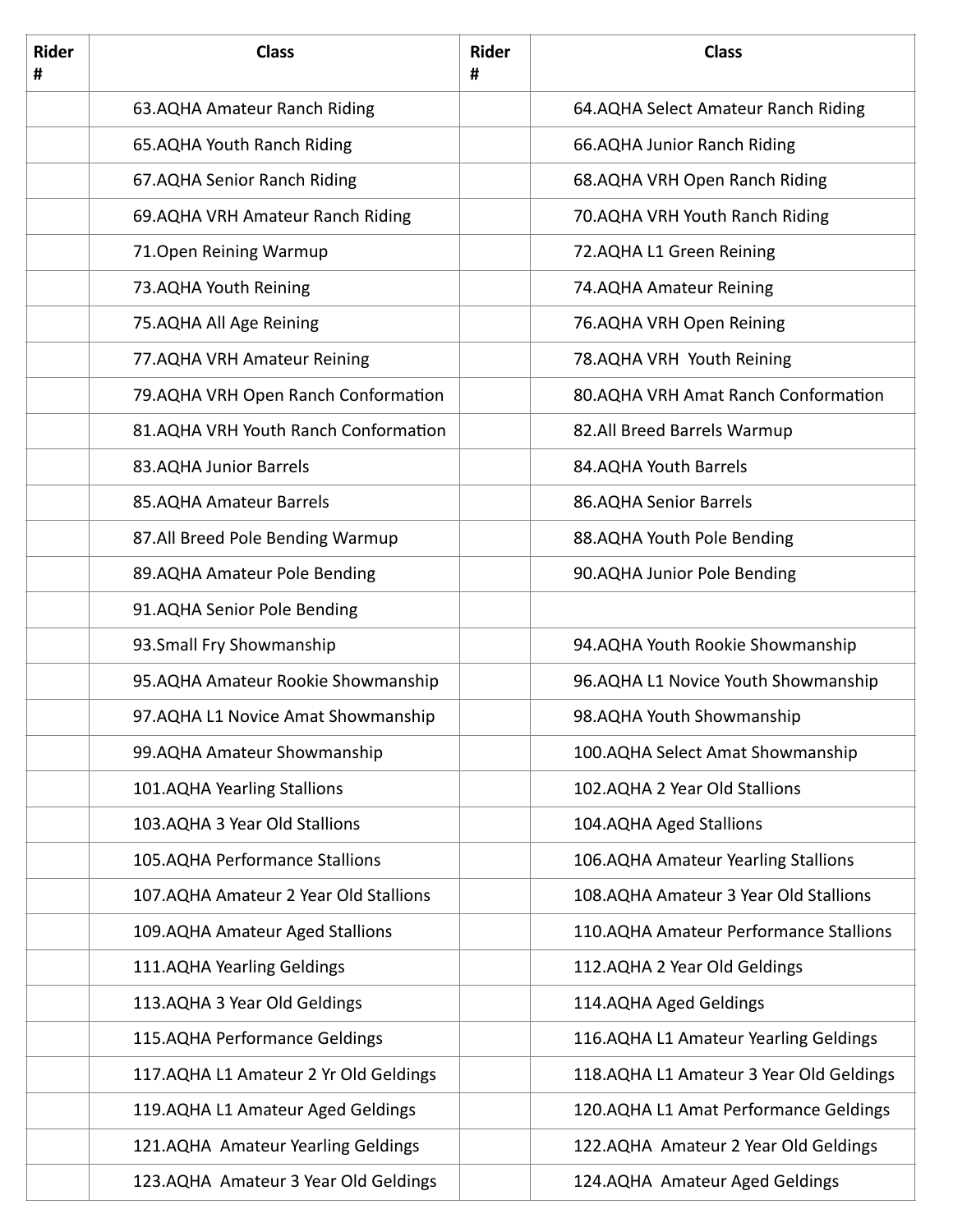| <b>Rider</b><br># | <b>Class</b>                          | <b>Rider</b><br># | <b>Class</b>                            |
|-------------------|---------------------------------------|-------------------|-----------------------------------------|
|                   | 125.AQHA Amt Performance Geldings     |                   | 126.AQHA L1 Youth Yearling Geldings     |
|                   | 127.AQHA L1 Youth 2 Year Old Geldings |                   | 128.AQHA L1 Youth 3 Year Old Geldings   |
|                   | 129.AQHA L1 Youth Aged Geldings       |                   | 130.AQHA L1 Youth Performance Geldings  |
|                   | 131.AQHA Youth Yearling Geldings      |                   | 132.AQHA Youth 2 Year Old Geldings      |
|                   | 133. AQHA Youth 3 Year Old Geldings   |                   | 134.AQHA Youth Aged Geldings            |
|                   | 135.AQHA Youth Performance Geldings   |                   | 136.AQHA Yearling Mares                 |
|                   | 137.AQHA 2 Year Old Mares             |                   | 138.AQHA 3 Year Old Mares               |
|                   | 139.AQHA Aged Mares                   |                   | 140.AQHA Performance Mares              |
|                   | 141.AQHA L1 Amateur Yearling Mares    |                   | 142.AQHA L1 Amateur 2 Year Old Mares    |
|                   | 143.AQHA L1 Amateur 3 Year Old Mares  |                   | 144.AQHA L1 Amateur Aged Mares          |
|                   | 145.AQHA L1 Amat Performance Mares    |                   | 146.AQHA Amateur Yearling Mares         |
|                   | 147.AQHA Amateur 2 Year Old Mares     |                   | 148.AQHA Amateur 3 Year Old Mares       |
|                   | 149.AQHA Amateur Aged Mares           |                   | 150.AQHA Amat Performance Mares         |
|                   | 151.AQHA L1 Youth Yearling Mares      |                   | 152.AQHA L1 Youth 2 Year Old Mares      |
|                   | 153.AQHA L1 Youth 3 Year Old Mares    |                   | 154.AQHA L1 Youth Aged Mares            |
|                   | 155.AQHA L1 Youth Performance Mares   |                   | 156.AQHA Youth Yearling Mares           |
|                   | 157.AQHA Youth 2 Year Old Mares       |                   | 158.AQHA Youth 3 Year Old Mares         |
|                   | 159.AQHA Youth Aged Mares             |                   | 160.AQHA Youth Performance Mares        |
|                   | 161. Hunter Under Saddle Warm-Up      |                   | 162. Small Fry Hunter Under Saddle      |
|                   | 163.AQHA L1 Amt HUS W/T               |                   | 164.AQHA L1 Yth Hunter Under Saddle W/T |
|                   | 165.AQHA L1 Green Hunter Under Saddle |                   | 166.AQHA Rookie Yth Hunter Under Saddle |
|                   | 167.AQHA Rookie Amt HUS               |                   | 168.AQHA L1 Youth Hunter Under Saddle   |
|                   | 169.AQHA L1 Amt Hunter Under Saddle   |                   | 170.AQHS Junior Hunter Under Saddle     |
|                   | 171.AQHA Amt Hunter Under Saddle      |                   | 172.AQHA Select Amt Hunter Under Saddle |
|                   | 173.AQHA Youth Hunter Under Saddle    |                   | 174.AQHS Senior Hunter Under Saddle     |
|                   | 175.EWD Hunter Under Saddle           |                   | 176.Small Fry Equitation                |
|                   | 177.AQHA L1 Amt HS Equitation W/T     |                   | 178.AQHA L1 Youth HS Equitation W/T     |
|                   | 179. AQHA Rookie Youth HS Equitation  |                   | 180.AQHA Rookie Amt HS Equitation       |
|                   | 181.AQHA L1 Amt HS Equitation         |                   | 182.AQHA L1 Youth HS Equitation         |
|                   | 183.AQHA Amateur HS Equitation        |                   | 184.AQHA Select Amateur HS Equitation   |
|                   | 185.AQHA Youth Hunt Seat Equitation   |                   | 186.Short Stirrup Walk Trot Hunter U/S  |